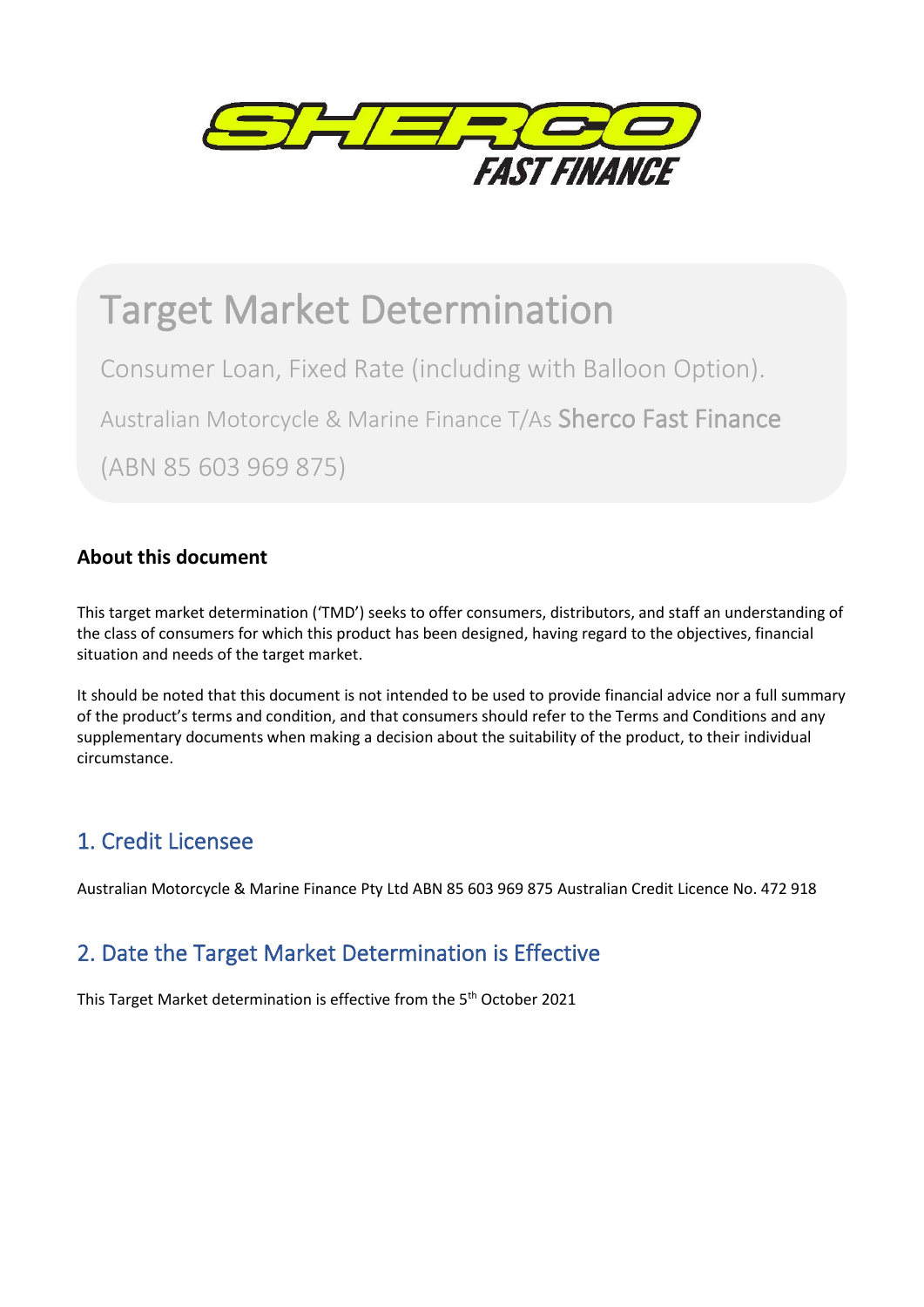### 3. Class of consumers that fall within this target market

AMMF offers a consumer loan product that is designed to meet a customer's needs, objectives and financial situation whilst taking into consideration the product's eligibility criteria. These are outlined below.

### 3.1 Product description and key eligibility criteria

The information below summarises the overall class of consumers that fall within the target market for the AMMF's Consumer Loan product by being based on the product key attributes and the objectives, financial situation and needs that it has been designed to meet. This Consumer Loan has been designed for consumers who need to finance a new or used vehicle (including various lifestyle assets) and other goods for personal or domestic use and want a fixed interest for the term of the loan.

#### **Product Description**

|                                                  | <b>Consumer Loan Product</b>                                                                                                                                                                                                                                                                                                                                                                                                                                                                                             | <b>Consumer Loan Product</b><br>with Balloon Option                                                                                                                                                                                                                                                                                                                                                                                                                                                                                                                                                                                                                                                                             |
|--------------------------------------------------|--------------------------------------------------------------------------------------------------------------------------------------------------------------------------------------------------------------------------------------------------------------------------------------------------------------------------------------------------------------------------------------------------------------------------------------------------------------------------------------------------------------------------|---------------------------------------------------------------------------------------------------------------------------------------------------------------------------------------------------------------------------------------------------------------------------------------------------------------------------------------------------------------------------------------------------------------------------------------------------------------------------------------------------------------------------------------------------------------------------------------------------------------------------------------------------------------------------------------------------------------------------------|
| <b>Product Description</b><br>and Key Attributes | The key attributes and of this Consumer<br>Loan are:<br>Minimum loan amount of \$1,500.00<br>Loan terms of a minimum 24<br>months through to 72 months<br>(however for various Marine<br>lifestyle assets a maximum term of<br>84 months maybe offered subject to<br>various credit criteria being<br>satisfied)<br>Fixed Interest Rate for loan term<br>Loan secured by the asset being<br>purchased<br>Weekly, Fortnightly or Monthly<br>Repayments<br>Early repayment of loan subject to<br>payment of relevant fees. | The key attributes and of this Consumer<br>Loan with Balloon Option are:<br>Minimum loan amount of<br>٠<br>\$1,500.00<br>Loan terms of a minimum 24<br>$\blacksquare$<br>months through to 72 months<br>(however for various Marine<br>lifestyle assets a maximum term of<br>84 months maybe offered subject<br>to various credit criteria being<br>satisfied)<br>Fixed Interest Rate for loan term<br>п<br>Loan secured by the asset being<br>$\blacksquare$<br>purchased<br>Weekly, Fortnightly or Monthly<br>٠<br>Repayments<br>Early repayment of loan subject to<br>$\blacksquare$<br>payment of relevant fees.<br>Ability to forgo the Balloon<br>$\blacksquare$<br>payment until the last payment<br>due under the loan. |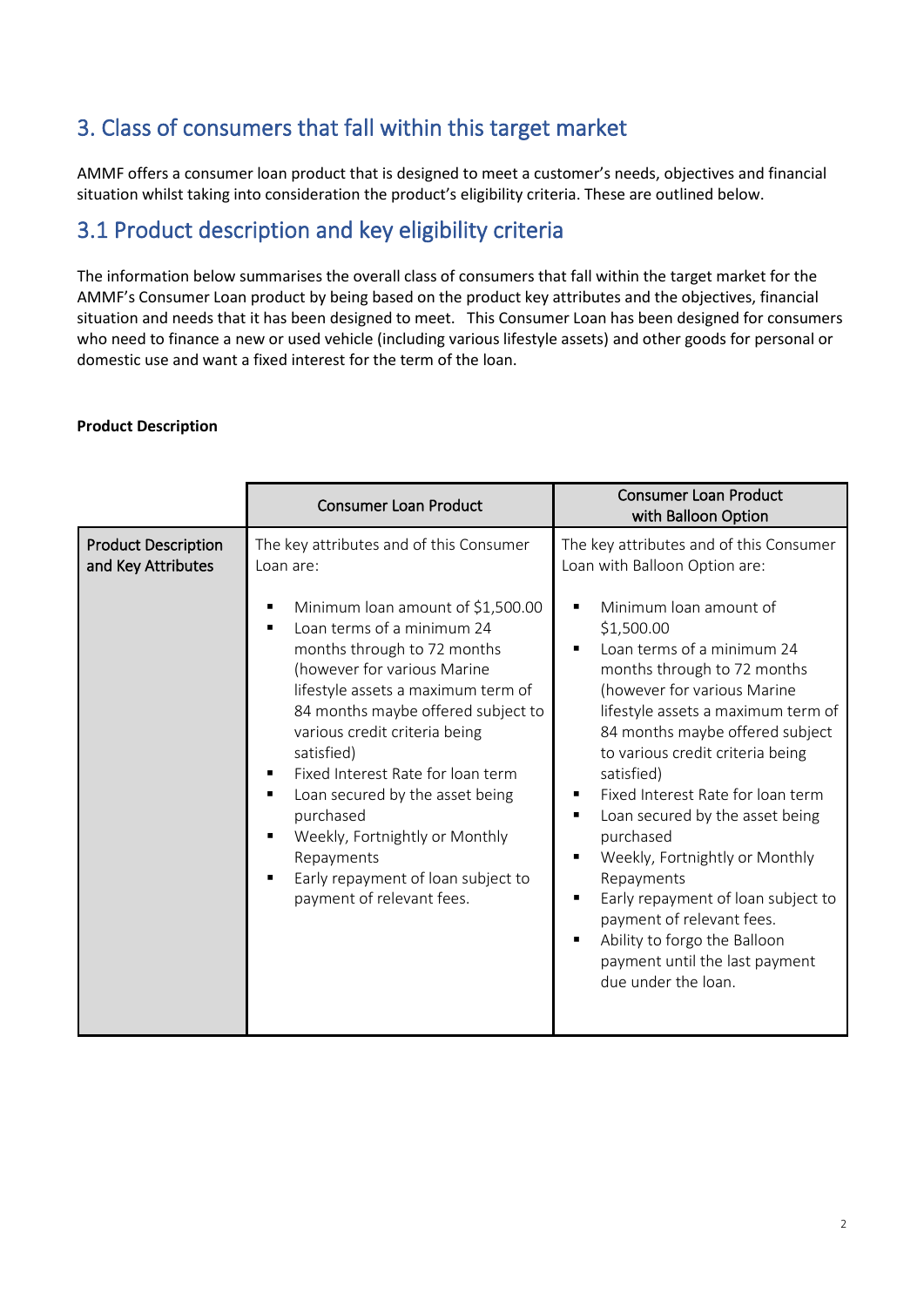### **Key eligibility criteria**

|                                        | These products are appropriate for                                                                                                                                                                                                                                                                                                                                                                                                                                                                                                                                                                                           | These products are not appropriate for                                                                                                      |
|----------------------------------------|------------------------------------------------------------------------------------------------------------------------------------------------------------------------------------------------------------------------------------------------------------------------------------------------------------------------------------------------------------------------------------------------------------------------------------------------------------------------------------------------------------------------------------------------------------------------------------------------------------------------------|---------------------------------------------------------------------------------------------------------------------------------------------|
| The type of asset you<br>are financing | These products are suitable for<br>customers seeking finance for new or<br>used assets, other equipment<br>manufacturers and trade suppliers<br>including:<br>Motorcycles (off-road and On-<br>road).<br>Scooters;<br>Boats;<br>٠<br>Outboards;<br>٠<br>Trailers designed for the<br>٠<br>purposes of carrying lifestyle<br>assets;<br>Golf Cars;<br>٠<br>Waverunner;<br>٠<br>Generators;<br>п<br>Phaser or RMax;<br>$\blacksquare$<br>Other related products sold in<br>٠<br>conjunction with any of the<br>assets above such as accessories<br>(including bolt-on parts) and<br>authorised apparel.<br>Music products<br>٠ | The financing of the following asset<br>categories:<br>Caravans<br>Cars<br>Yellow goods and white goods.                                    |
| How you use the asset                  | These loan products are suitable if the<br>asset is predominantly used for<br>personal, domestic, or household<br>purposes.                                                                                                                                                                                                                                                                                                                                                                                                                                                                                                  | Loan products are not suitable if the<br>product is used predominantly for<br>business use.                                                 |
| The condition of the<br>asset          | Financing assets that<br>Are in good repair and condition<br>That meet the requirements in<br>the relevant state or territory<br>less than 12year old at loan<br>$\blacksquare$<br>maturity for Motorcycles,<br>personal watercraft<br>less than 20 years old for any<br>$\blacksquare$<br>Marine asset at loan maturity<br>(exceptions maybe considered).<br>Less than 5 years at loan<br>٠<br>maturity for Golf cars.                                                                                                                                                                                                      | Loan products are not eligible for:<br>damaged or salvage assets<br>assets that don't meet the<br>requirements of the state or<br>territory |
| Ability to repay the<br>loan           | These products are suitable for<br>applicants that can repay the loan<br>arrangement without being in financial<br>hardship after taking into account their<br>financial situation and AMMF's credit<br>lending criteria.                                                                                                                                                                                                                                                                                                                                                                                                    | These loan products are not suitable for<br>customers that do not satisfy AMMF's<br>credit lending criteria.                                |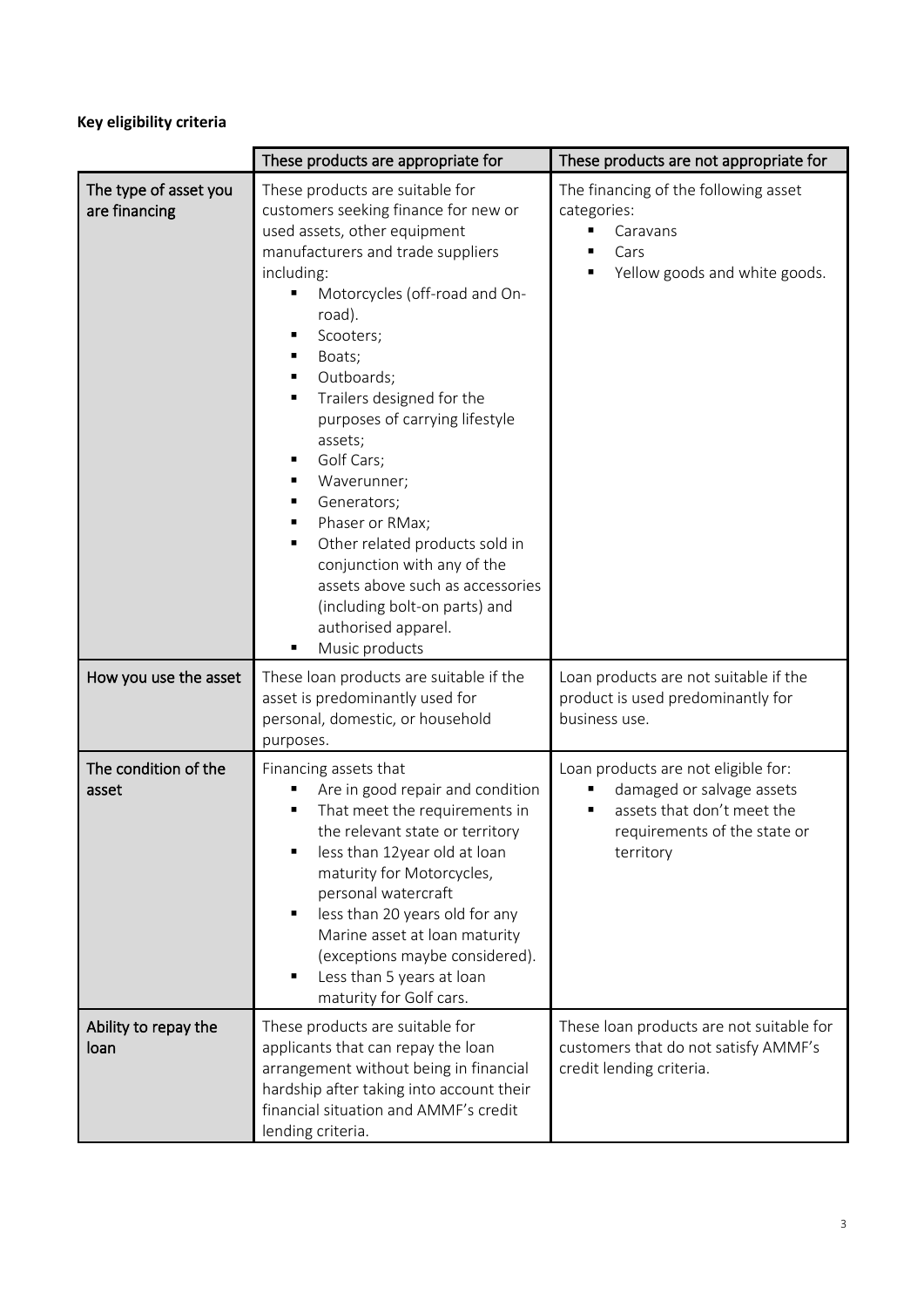### 3.2. Class of Consumers, Needs, objectives and financial situation.

The information below summarises the class of consumer for each product variation and the needs, objectives and financial situation that the Consumer Loan (including with balloon option) has been designed to meet.

#### **Class of Consumers**

|                   | Consumer Loan                                                                                                                                                                                                                                            | Consumer Loan with Balloon Option                                                                                                                                                                                                                                                                                                                                   |
|-------------------|----------------------------------------------------------------------------------------------------------------------------------------------------------------------------------------------------------------------------------------------------------|---------------------------------------------------------------------------------------------------------------------------------------------------------------------------------------------------------------------------------------------------------------------------------------------------------------------------------------------------------------------|
| Class of Consumer | This product is designed for a class of<br>consumers that are 18 years or older, are<br>Australian citizens or permanent residents,<br>meet the relevant lending criteria and need<br>finance to purchase a new vehicle for<br>personal or domestic use. | This product is designed for a class of<br>consumers that are 18 years or older,<br>are Australian citizens or permanent<br>residents, meet the relevant lending<br>criteria and need finance to purchase a<br>new vehicle for personal or domestic<br>use and want to reduce their<br>repayments by making payment of a<br>lump sum at the end of their loan term. |

#### **Needs and objectives**

A customer who has the following needs and objectives.

| <b>Needs &amp; Objectives</b>                                                                       | Consumer Loan                  | Consumer Loan with Balloon     |
|-----------------------------------------------------------------------------------------------------|--------------------------------|--------------------------------|
| Specialist assistance with finance<br>application through a broker or<br>AMMF's in-house sales team |                                |                                |
| Quick decision on loan application                                                                  |                                |                                |
| Electronic platform to execute<br>documents                                                         |                                |                                |
| A fixed interest rate                                                                               |                                |                                |
| Ability to repay the loan early (Fees<br>may apply)                                                 |                                |                                |
| Ability to access and update your loan<br>account online                                            |                                |                                |
| Payment frequency                                                                                   | Weekly, fortnightly or monthly | Weekly, fortnightly or monthly |
| Ability to change payment frequency<br>as needs change                                              |                                |                                |
| Repayment type                                                                                      | Direct Debit<br>& BPay         | Direct Debit<br>& BPay         |
| A loan secured by the asset                                                                         |                                |                                |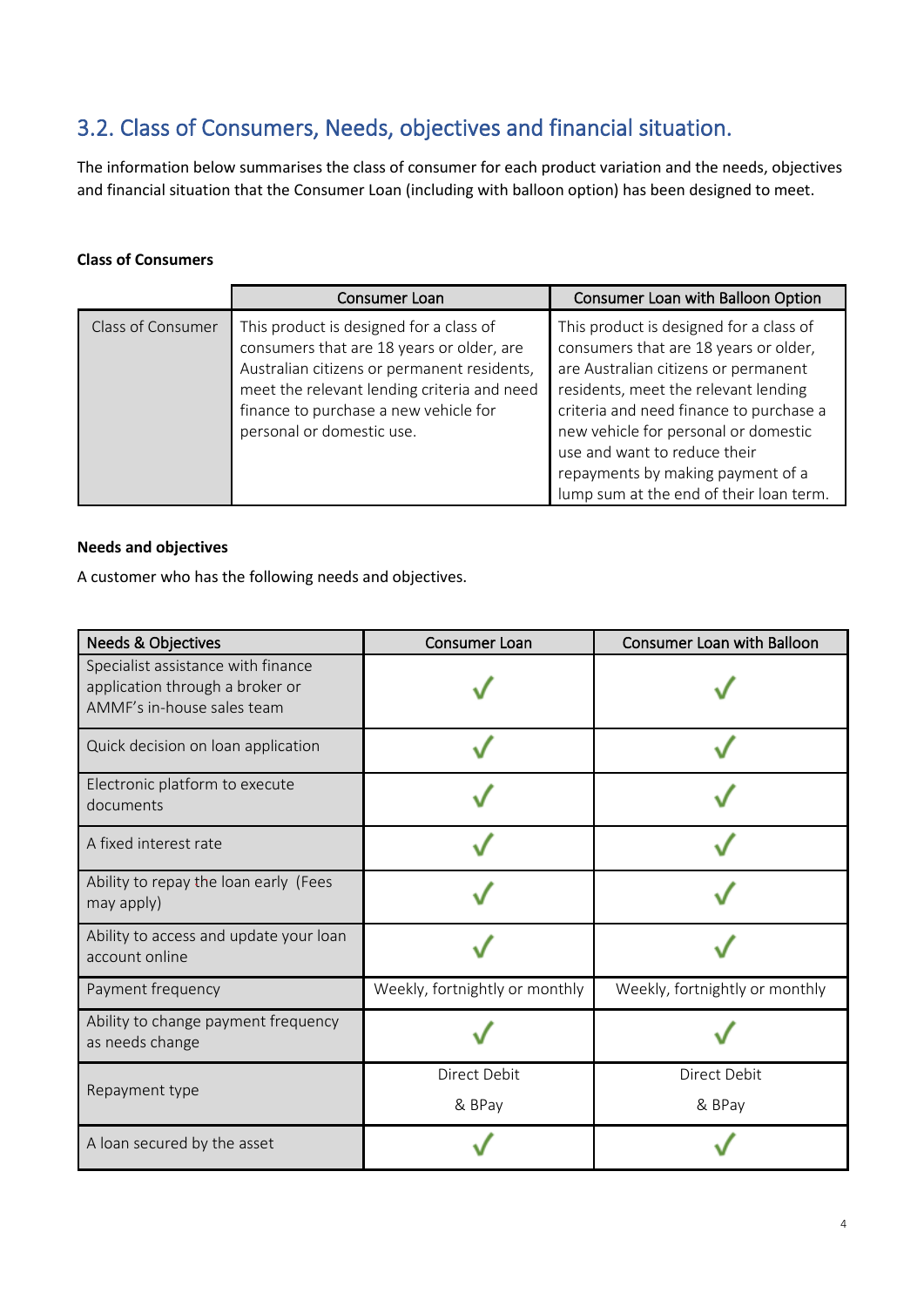| A loan with a monthly account keeping<br>fee                                                                                                                        |  |
|---------------------------------------------------------------------------------------------------------------------------------------------------------------------|--|
| Ability to have a lump sum payment at<br>the end of your loan.                                                                                                      |  |
| Loan Term:<br>24 to 84 months (84-month terms only<br>available on various Marine assets and<br>subject to AMMF's credit criteria)<br>24-60 Months all other assets |  |

#### **Financial situation**

These products have been designed for customers who can service the principal and interest repayments of a loan, the interest accrued together with any applicable fees and charges.

Additionally, the Consumer Loan products have been designed to for customers with the following financial situations.

| <b>Relevant Financial Situation</b>                                        | Consumer Loan | Consumer Loan with Balloon |
|----------------------------------------------------------------------------|---------------|----------------------------|
| Ability to vary the payment<br>frequency                                   |               |                            |
| Ability to change payment method                                           |               |                            |
| Ability to update account<br>information and payment<br>information online |               |                            |
| Potential to apply for hardship                                            |               |                            |
| Ability to make out of schedule<br>payments to reduce interest             |               |                            |

### 4. Consistency between target market and the product

The consumer loan product offered, and its key attributes are likely to be consistent with the needs and objectives of the class of consumers described in the target market. This has been determined based on an assessment of our current portfolio of customers, and our complaints data together with analysis of key term, features and attributes of the products as well as a finding that these are consistent with the identified class of consumers.

An individual's circumstances may vary, and each individual will need to review our product attributes to ensure that it still satisfies their requirements and objectives. Not all customers meeting the target market will be eligible for credit. Credit criteria still applies.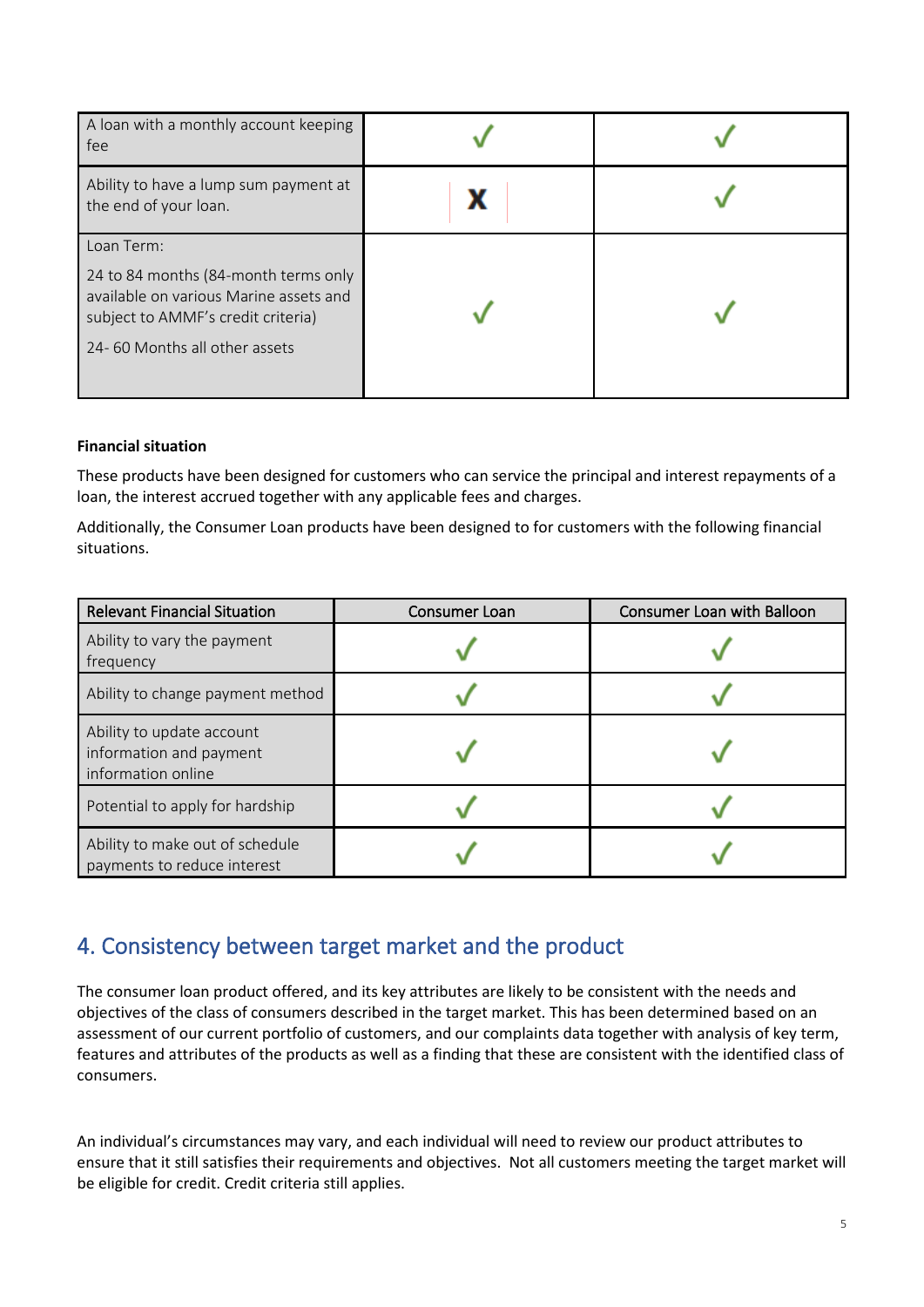## 5. How this product is to be distributed

#### **Distribution channels**

This product is designed to be distributed through the following means:

Authorised Sherco Fast Finance dealers

#### **Distribution conditions**

This product should only be distributed by us or our authorised distributers under the following circumstances:

- **TO customers who meet the identification and lending criteria**
- Once the distributer has met any AMMF training and accreditation requirements (where applicable)
- Where the distributer meets the training, requirements mandated by our annual compliance review
- Where the distributer has executed the relevant "Dealer Agreement" AMMF.
- Where the distributer utilises advertising obtained from the Dealer Account Management system (DAM), such advertising been pre-approved by AMMF's Legal & Compliance team.
- Where any be-spoke marketing and advertising is undertaken by our distribution channels, preapproval must be obtained from AMMF's Legal & Compliance team.

These distribution conditions will make it likely that the customers who acquire our products or services are from the class of customers that fall into our designated target market. These conditions have been identified after analysing our distribution arrangements including agreements, policies, procedures, and training.

#### **Adequacy of distribution conditions and restrictions**

All distributors, both Dealers and Brokers, complete an application for accreditation with AMMF, so that they can submit applications for Consumer Loans. The accreditation ensures that relevant licenses, qualifications are held, and external checks are also done to ensure the acceptability of the business introducer.

After accreditation had been approved, the staff operating within the Dealership, who will be assisting consumers with our product, are required to do internal AMMF training. This training covers the requirements of NCCP, AML/CTF and Privacy Act requirements, and this needs to be completed every 12 months.

The Direct Sales channel is staffed by AMMF employees who complete the relevant training on an annual basis and participate in internal training as required.

The Dealer network are regularly visited/contacted by AMMF staff to ensure that their staff are appropriately trained and understand the requirements of AMMF from a consumer's point of view, a credit point of view and a technology point of view.

Point of Sale material is available within the dealer network. This consists of brochures and pull up banners. What is in each dealership is dependent on space in the dealership. Point of sale collateral is general in its nature and checked prior to printing to ensure compliance.

Quality of applications received, suitability of applicant and adherence to AMMF lending policies from introducers are checked on a regular basis by the AMMF Credit Assessment Team, and separately by internal compliance. Any training needs identified are readily conveyed to the introducer and any training or other corrective actions administered.